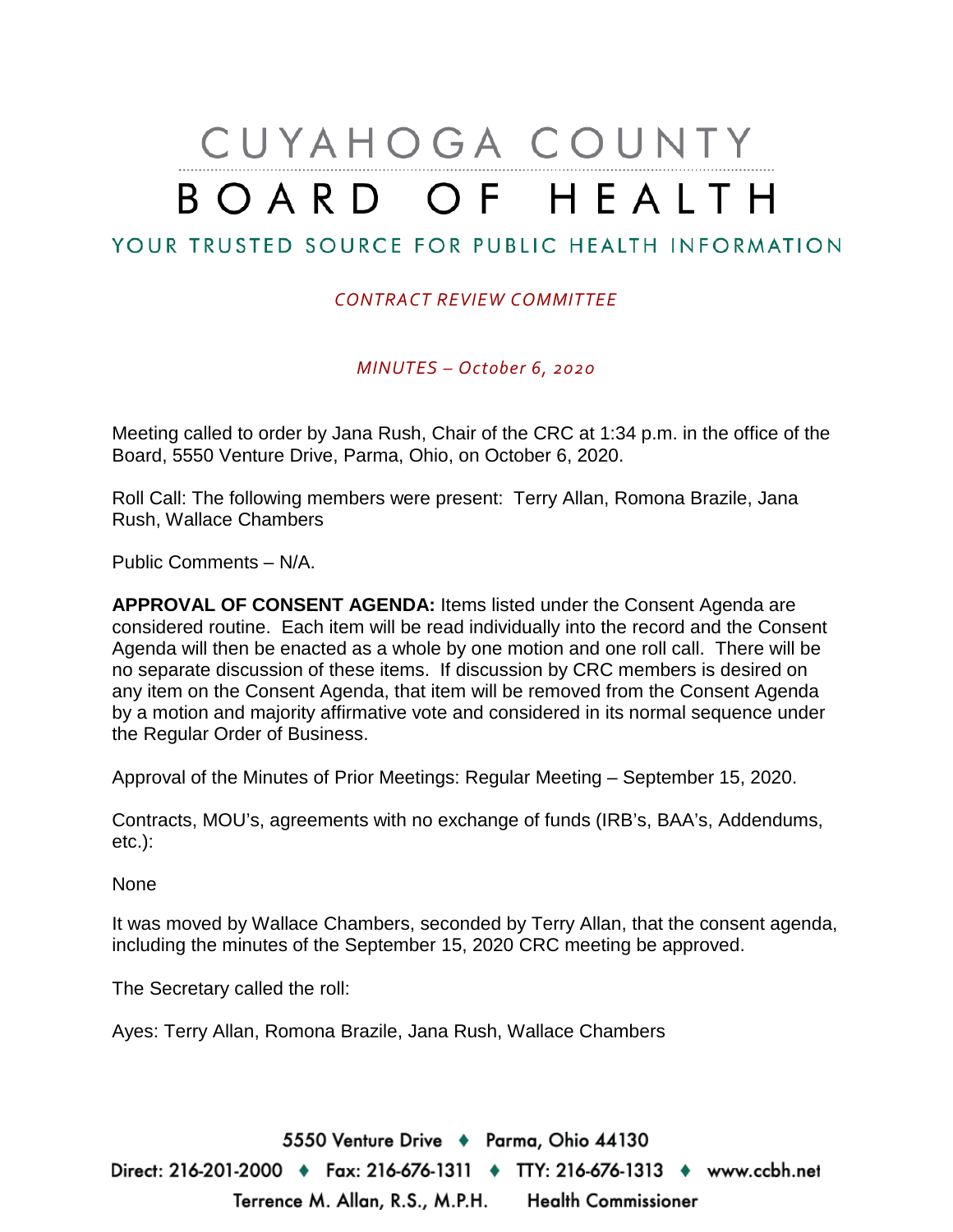#### **CONTRACTS AND AWARDS:**

Tabled Items

None

New Items For Review

Bid/Quote Openings ≥ \$25,000.00

None

Bid/Quote Openings < \$25,000.00

Lead Program Bid Openings presented by: Stephanie McConoughey

It was moved by Romona Brazile, seconded by Wallace Chambers that the following quote (CRC 2020-111) for 787 Trebisky Rd., South Euclid, Ohio 44143 be accepted as the lowest and best, and a contract be awarded to Paragon CMS in the amount of \$18,995.00 (ref. enclosed).

The Secretary called the roll:

Ayes: Terry Allan, Romona Brazile, Jana Rush, Wallace Chambers

Expenditures: Contracts up to \$25,000.00

It was moved by Terry Allan, seconded by Wallace Chambers that the addendum (CRC 2020-112) to the contract (2020-51 & 2020-66) with AIDS Healthcare Foundation under the 2020/2021 HRSA Ryan White Part A Program grant to increase the amount to be paid to AIDS Healthcare Foundation from \$27,742.00 to \$49,842.00 be approved.

Presented by: Melissa Rodrigo

Purpose: To provide services to low-income, uninsured and underinsured HIV positive persons.

Funding Source: 100% reimbursable through the FY2020 HRSA Ryan White grant.

The Secretary called the roll:

Ayes: Terry Allan, Romona Brazile, Jana Rush, Wallace Chambers

Revenue Generating Agreements up to \$25,000.00

None

5550 Venture Drive + Parma, Ohio 44130

Direct: 216-201-2000 ♦ Fax: 216-676-1311 ♦ TTY: 216-676-1313 ♦ www.ccbh.net

Terrence M. Allan, R.S., M.P.H. **Health Commissioner**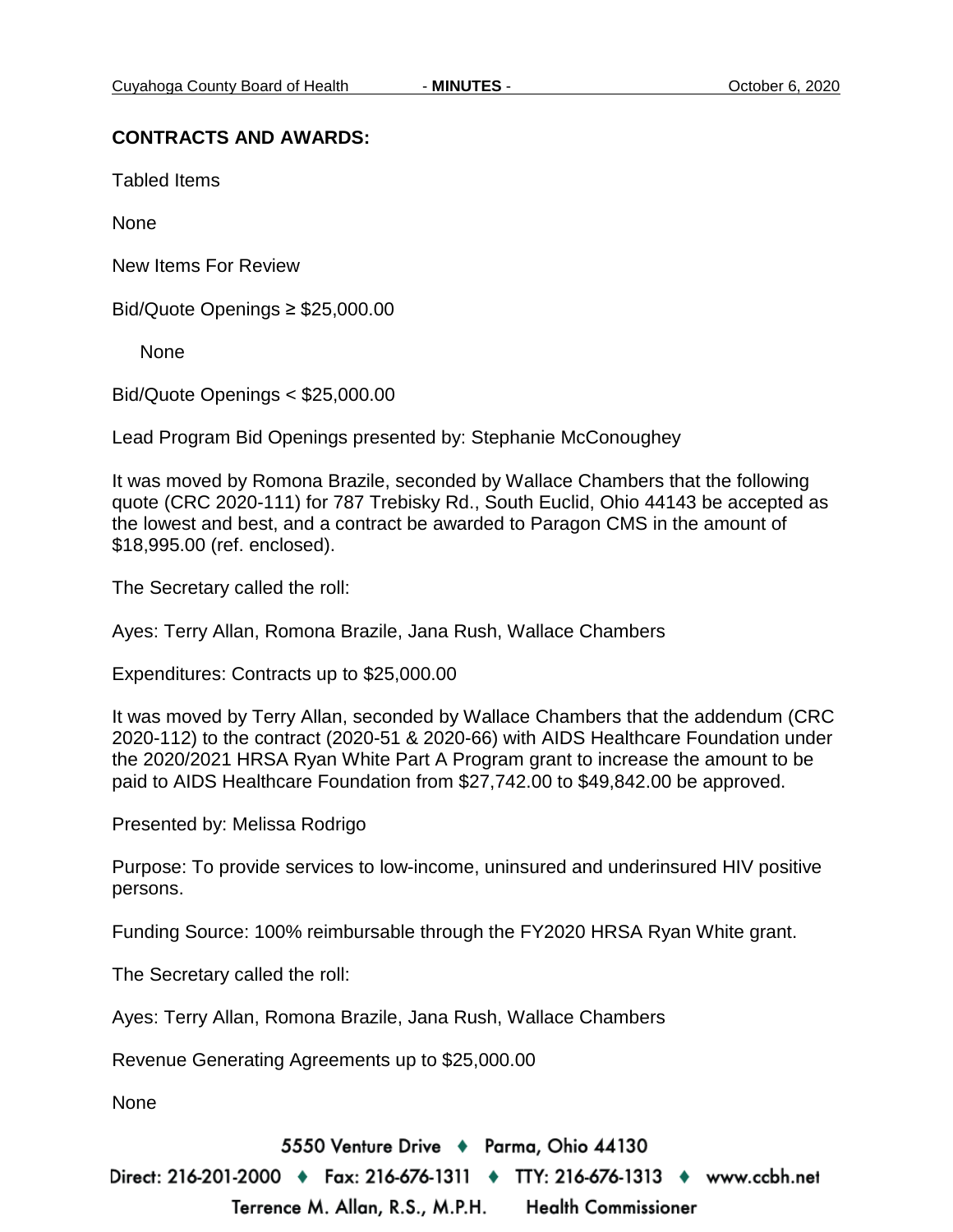**Contract Rescissions** 

None

Other Business.

Public Comment - N/A.

Thereupon, it was moved by Romona Brazile, seconded by Terry Allan, that the following Motion be adopted:

BE IT RESOLVED that the meeting be adjourned at 1:38 p.m.

The Secretary called the roll:

Ayes: Terry Allan, Romona Brazile, Jana Rush, Wallace Chambers

irse

Committee Chair

Clerk

5550 Venture Drive + Parma, Ohio 44130 Direct: 216-201-2000 • Fax: 216-676-1311 • TTY: 216-676-1313 • www.ccbh.net Terrence M. Allan, R.S., M.P.H. **Health Commissioner**